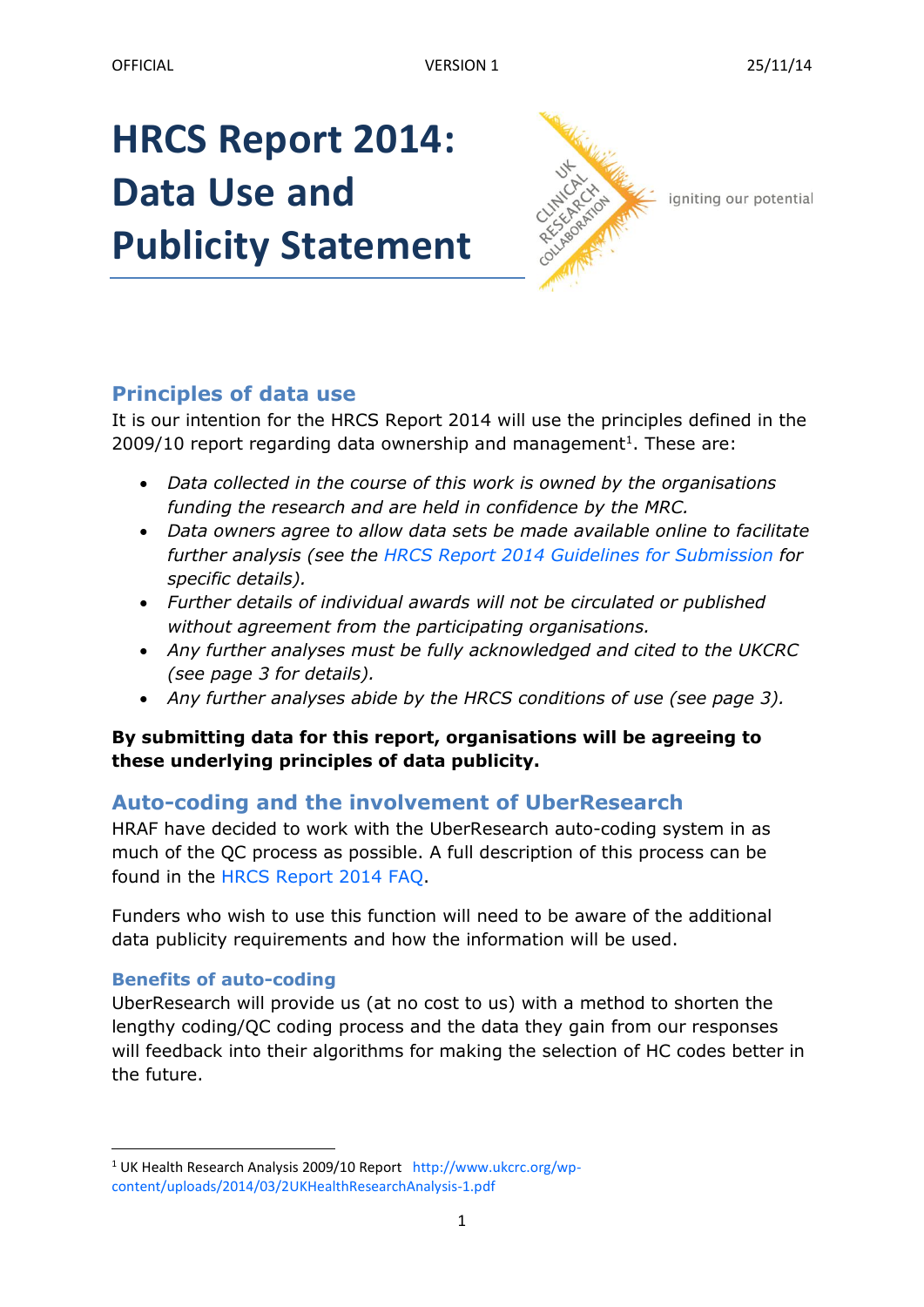#### **Additional requirements**

The dataset import onto the UberResearch system will require some additional data points become public beyond that required for 'standard' HRCS analysis. This includes PI name, Institute and award start/end dates.

#### **Data publicity and UberResearch**

Our intention is to encourage as many funders as possible to agree to their portfolio being imported to UberResearch's database. Given there are some concerns on public availability, please be aware of the following points:

- UberResearch's system is a subscription only service, so is not openly obtainable. However it is still available to whoever pays for it and therefore considered a public database.
- The data are, under normal circumstances, populated from major public databases that the most participating funders already subscribe to (e.g. EuroPubMed). These data sources contain the same extra information we are requesting, but will not be as up-to-date as the HRCS datasets submitted.
- UberResearch have a legal agreement with all subscribers / collaborators that the data will never be sold or otherwise transferred beyond the control of the subscriber and/or UberResearch. We would ensure all funders would be signed up under this agreement. See **Annex 1** for their standard data sharing agreement.
- Irrespective of whether funders agree to providing the additional data for import to UberResearch, there will still be the core requirement of having 'standard' HRCS data available publically (e.g. grant codes, titles, abstracts).
- All 'standard' data will be made fully available via the HRCS website (as per the last report).
- It will be up to individual funders whether their data is migrated to the UberResearch Dimensions database. See the [HRCS Report 2014 FAQ](http://www.hrcsonline.net/pages/data) for further details.

### **Acknowledging use of this data**

As with all previous HRCS reports, this data is made available on the condition that the UKCRC is acknowledged in any publication using the citation "Data taken from the UK Health Research Analysis 2014 (UK Clinical Research Collaboration, 2015)" and include a hyperlink to the 2014 Report on the HRCS website.

The UK charity and public sector funding organisations that provided this data are interested in any work which makes use of the information. This feedback will be helpful in making the case to continue to compile data. You can let the UKCRC know that you are using the data by email via [info@hrcsonline.net.](mailto:info@hrcsonline.net)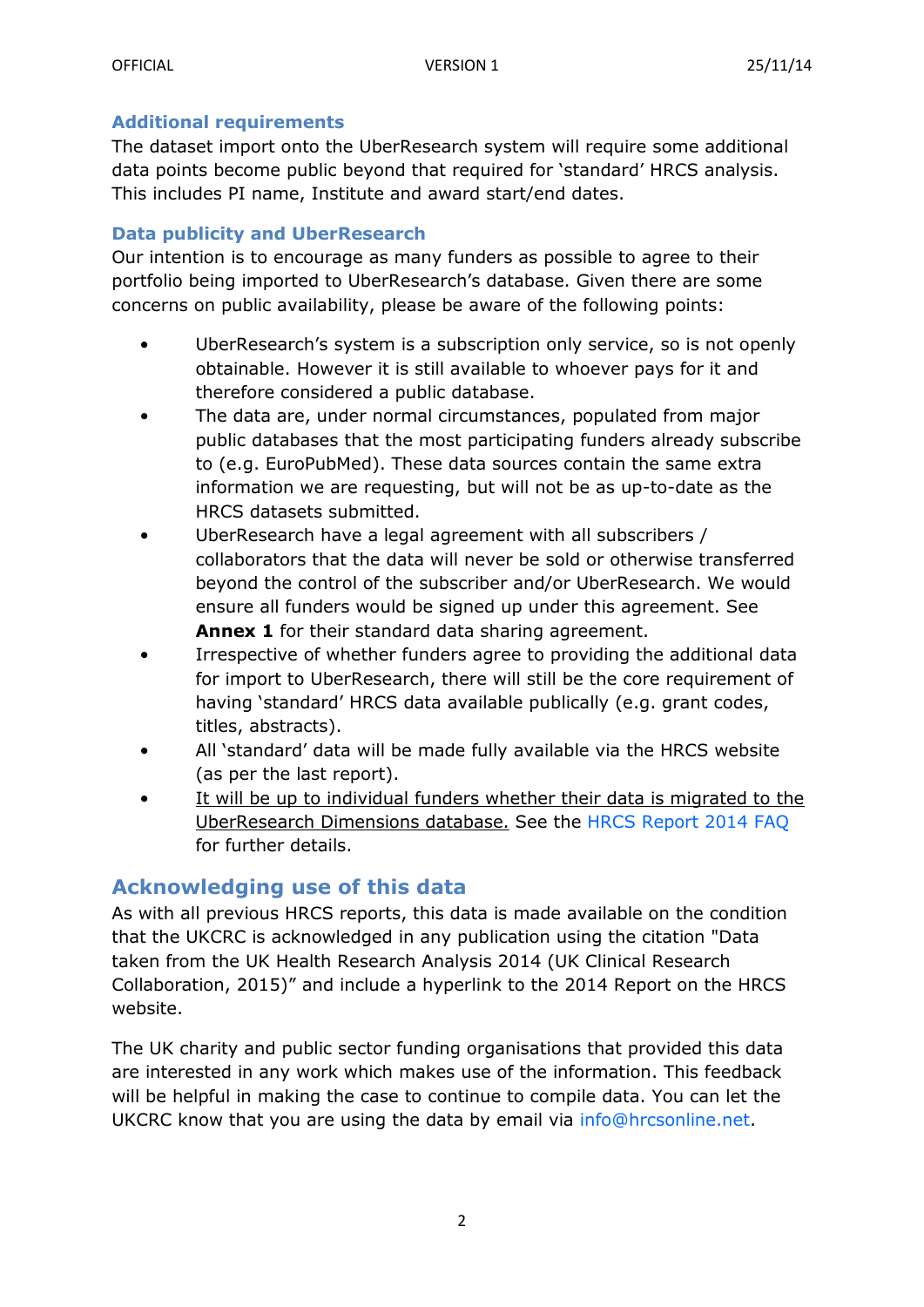#### **HRCS: Conditions of use**

The Health Research Classification System itself is open source. You are free to use and distribute the HRCS but you should not alter it or use it for commercial benefit.

Accordingly, all content on the HRCS website, including supporting documentation, is licensed for use under a [Creative Commons Attribution-](http://creativecommons.org/licenses/by-nc-nd/2.0/uk/)[NonCommercial-NoDerivs 2.0 England & Wales](http://creativecommons.org/licenses/by-nc-nd/2.0/uk/) Licence.

## **The MRC and information requests**

It is important for all participatory organisations to take note that this project is coordinated and managed by the MRC. As such, the project falls under the same data principles as other MRC work. Please note the data ownership is retained by the funding organisation that provided it.

All information managed by the MRC and the other research councils are kept in line with the principles of the Data Protection Act 1998. In addition, as public bodies the research councils are also subject to the Freedom of Information Act (2000). Should we receive any requests for information relating to the HRCS project which are not already publicly available, the MRC will aim to consult with the data owners as soon as possible when considering how to respond. The MRC will never publicise data that is owned by another organisation without that organisation's approval.

The MRC has a policy of publication of all MRC awards via Gateway to Research, which includes award details such as PI names, organisations, abstracts, values and outcomes. In addition, as with other large funders, the MRC links its award funding with publications via Europe PubMed Central. Further details of these two methods of publication are available in **Annex 2**. Please note this relates to MRC awards only, and it is not our intention to publish other funders awards in this manner. This information is included here to as an example of how award information enters the public domain.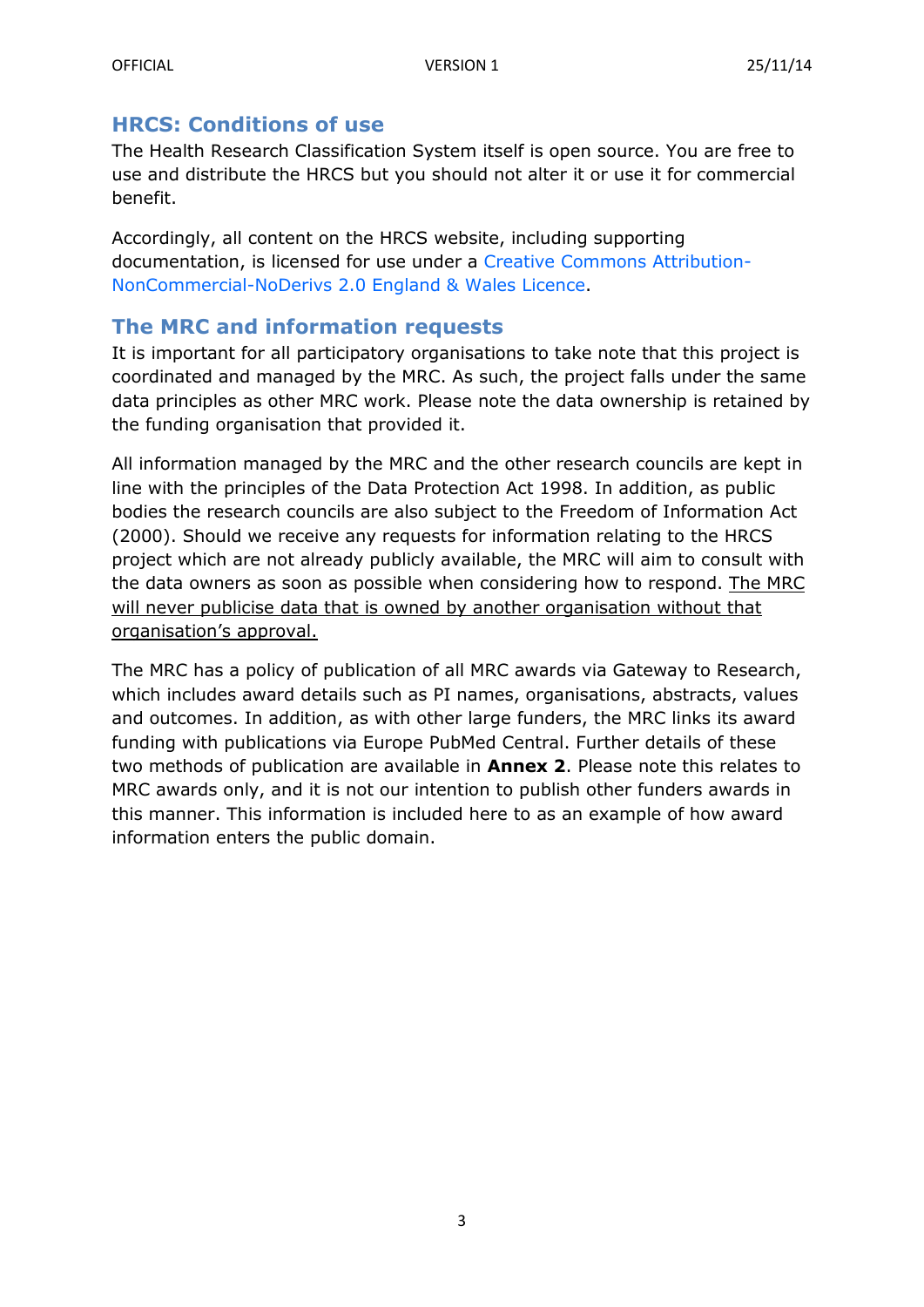## **Annex 1 – UberResearch's Standard Data Sharing Agreement**

The company ÜberResearch GmbH. ("UR") is working with \_\_\_\_\_\_\_\_\_\_\_\_\_\_\_\_\_\_\_\_\_\_\_\_\_\_\_\_\_\_\_\_\_\_, ("Funder") to include Funder's grant awards data that Funder chooses to share ("Public Awards Data") into the ÜberResearch Grants Award Database ("DB") for participation in the ÜberWizard for ORCID and the Data Sharing Consortium. UberResearch clearly cites all sources of data, and when feasible, provides links back to the primary source.

Funder is giving UR the right to include Public Awards Data in the DB.

UR recommends, and Funder acknowledges the recommendation, that Funder **only include fields in the Public Awards Data which Funder considers to be public information and non-confidential**. Any data or fields which Funder decides to integrate into the DB, but funder considers to be confidential information must clearly be marked CONFIDENTIAL.

Funder acknowledges that the DB is used to populate the ORCID Funding Wizard created by UR ("ÜberWizard".) UberResearch built and maintains the UberWizard as a benefit to the entire research ecosystem, reducing burden on researchers to have robust ORCID records, and for funders, institutions and all organizations that participate and benefit from the unique ORCID identifiers.

Funder acknowledges that the ORCID website is a public website, thus exposing Public Awards Data to the general public through the Internet. Funder acknowledges and grants UR the right to use the Public Awards Data provided for the DB in engagements with ORCID and in engagements with other participating Funders ("Data Sharing Consortium").

UR acknowledges and agrees that any fields marked Confidential by Funder will not be used by ORCID, or in any other engagement, unless specifically approved in writing or email, by an authorized representative of the Funder.